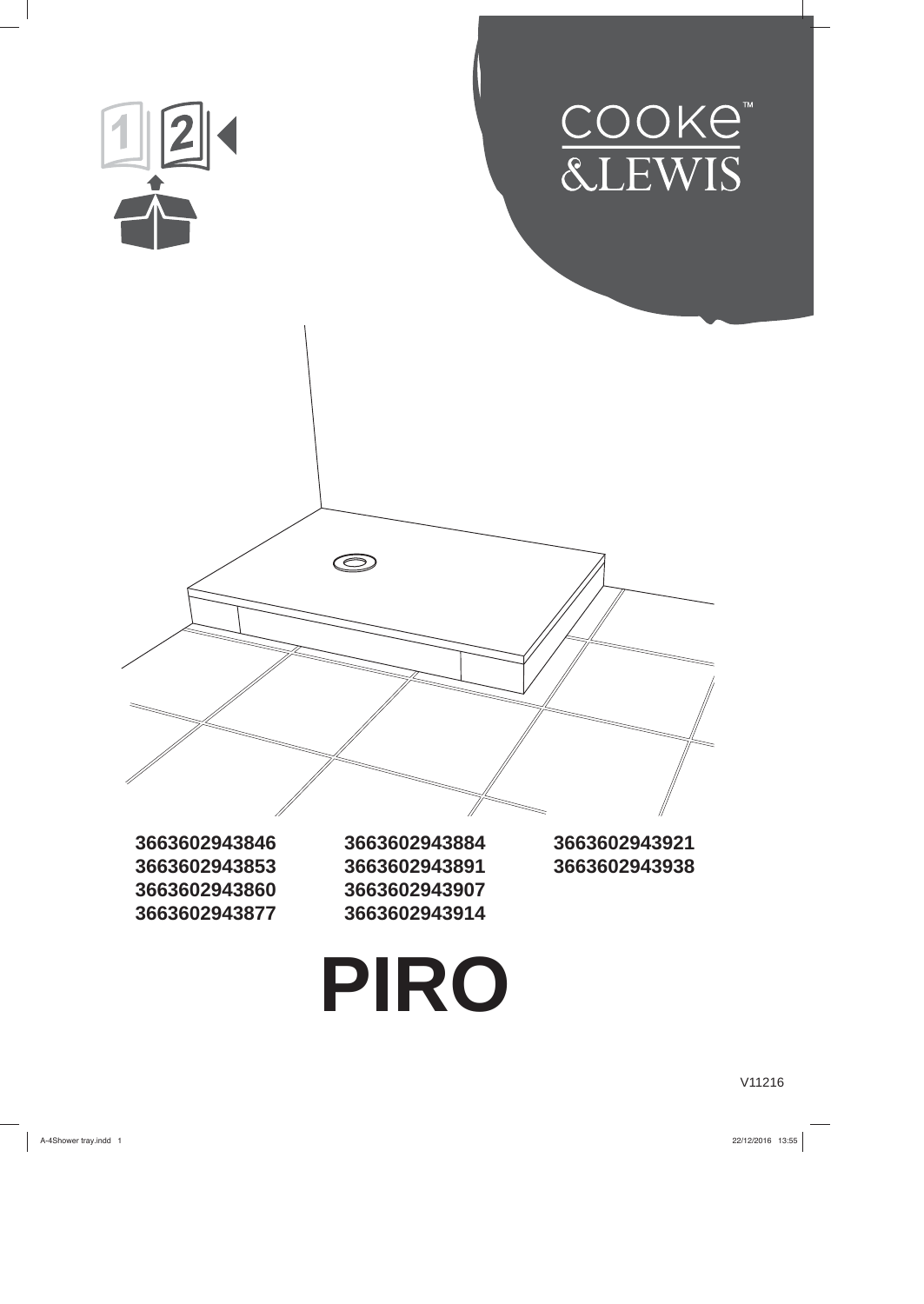- ț ț ț
- **1 IMPORTANT Please CD IMPORTANT Lire CD WAŻNE Przed<br>
read carefully the attentivement le guide użyciem proszę<br>
separate safety guide de sécurité séparé dokładnie zapozna<br>
dokładnie zapozna** 
	-

 $\left| \frac{d}{dt} \right|$ 

- **O** WICHTIG Bitte lesen **O** BAXHO Пожалуйста,<br>sie die separaten внимательно
- ÖNEMLI -

**x2**

8

 $\circledR$ 



Ö

Ail

Aerated concrete Béton cellulaire Gazobetonu Porenbeton газобетон

 $\qquad \qquad \Longleftrightarrow$ 

**[01] x6 [02] x? [03] x1**

- ię z ins<sup>i</sup>
- 

╔ D2 Ó D1

Installation Installation **B** Instalación

Installation ® Установка © Instalare <sup>o</sup> Instalação

Beton celular **B** Hormigón celular Betão celular Gazbeton



 $\mathbb{R}$ 



**02**







A-4Shower tray.indd 2-3 22/12/2016 13:55

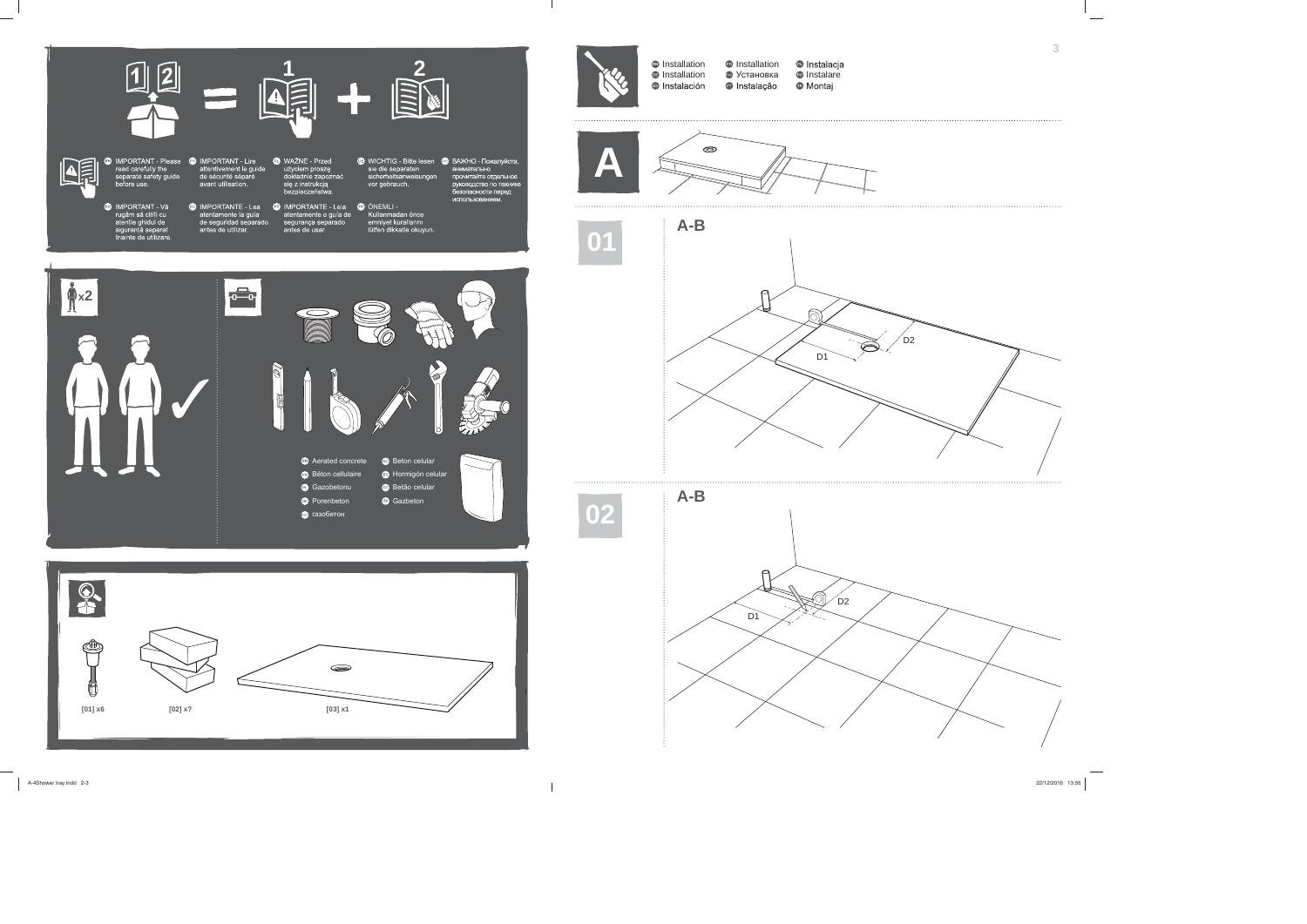

 $\blacksquare$ 

A-4Shower tray.indd 4-5 22/12/2016 13:55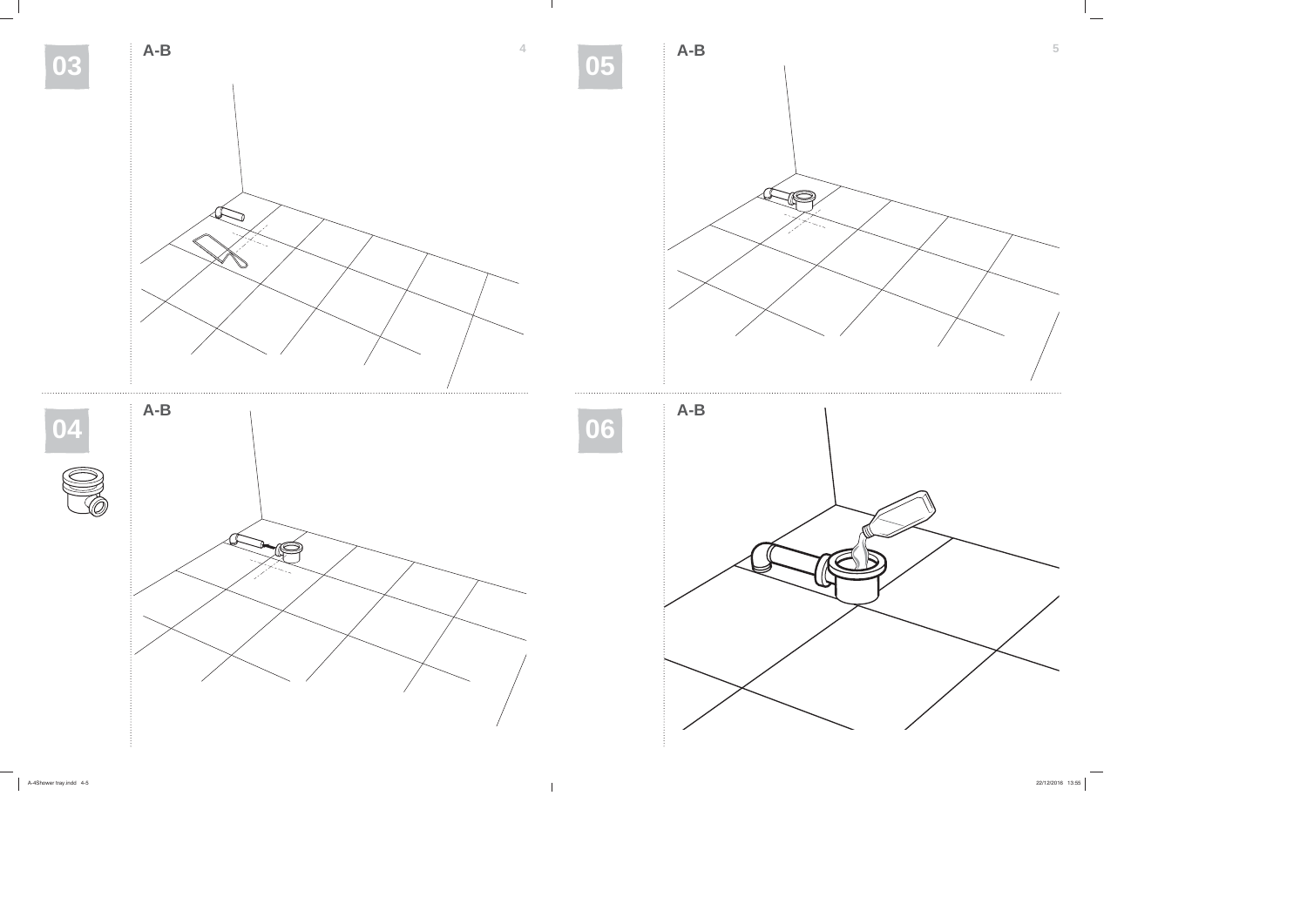

A-4Shower tray.indd 6-7 22/12/2016 13:55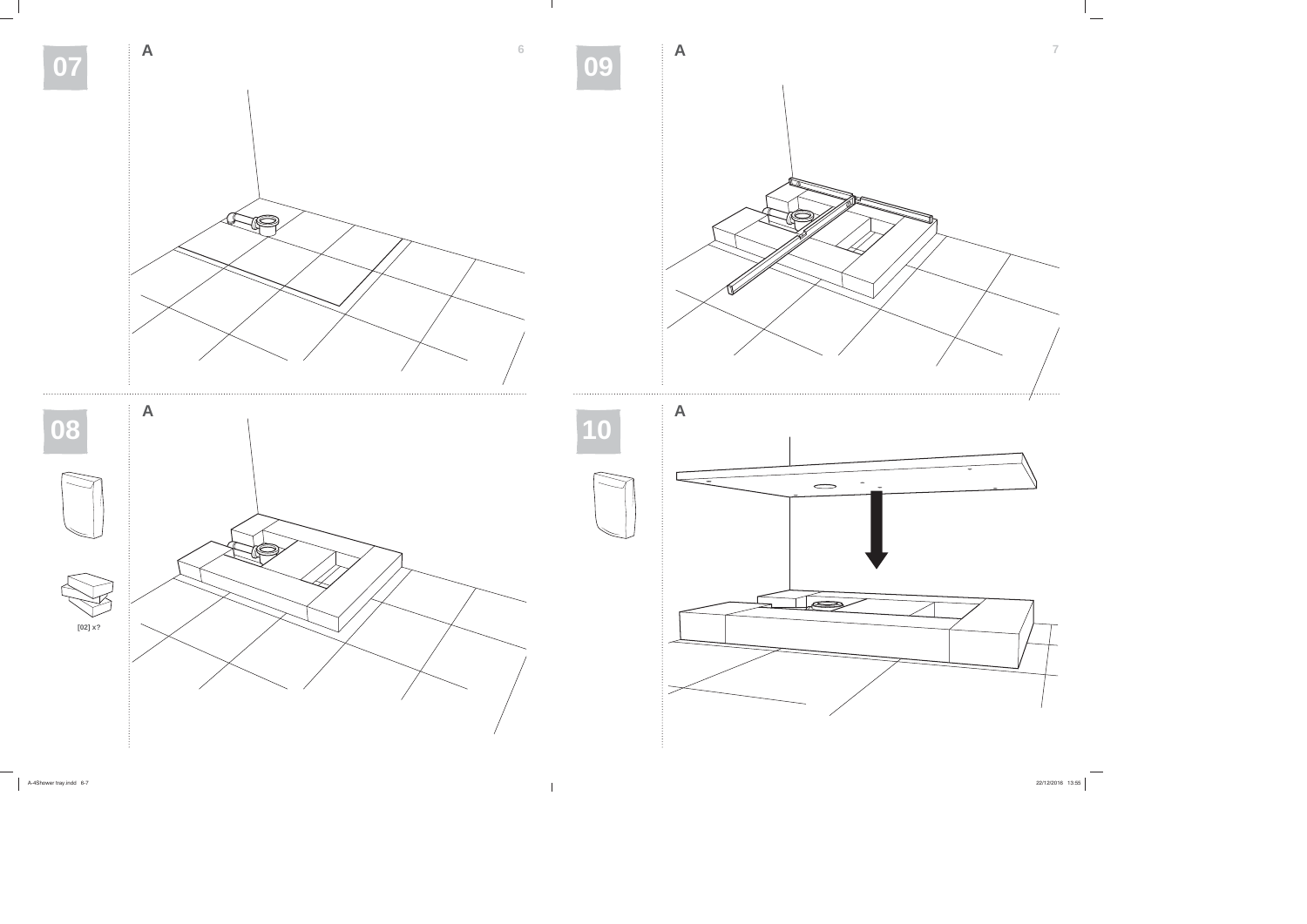

 $\mathbb{R}$ 

A-4Shower tray.indd 8-9

 $22/12/2016$  13:55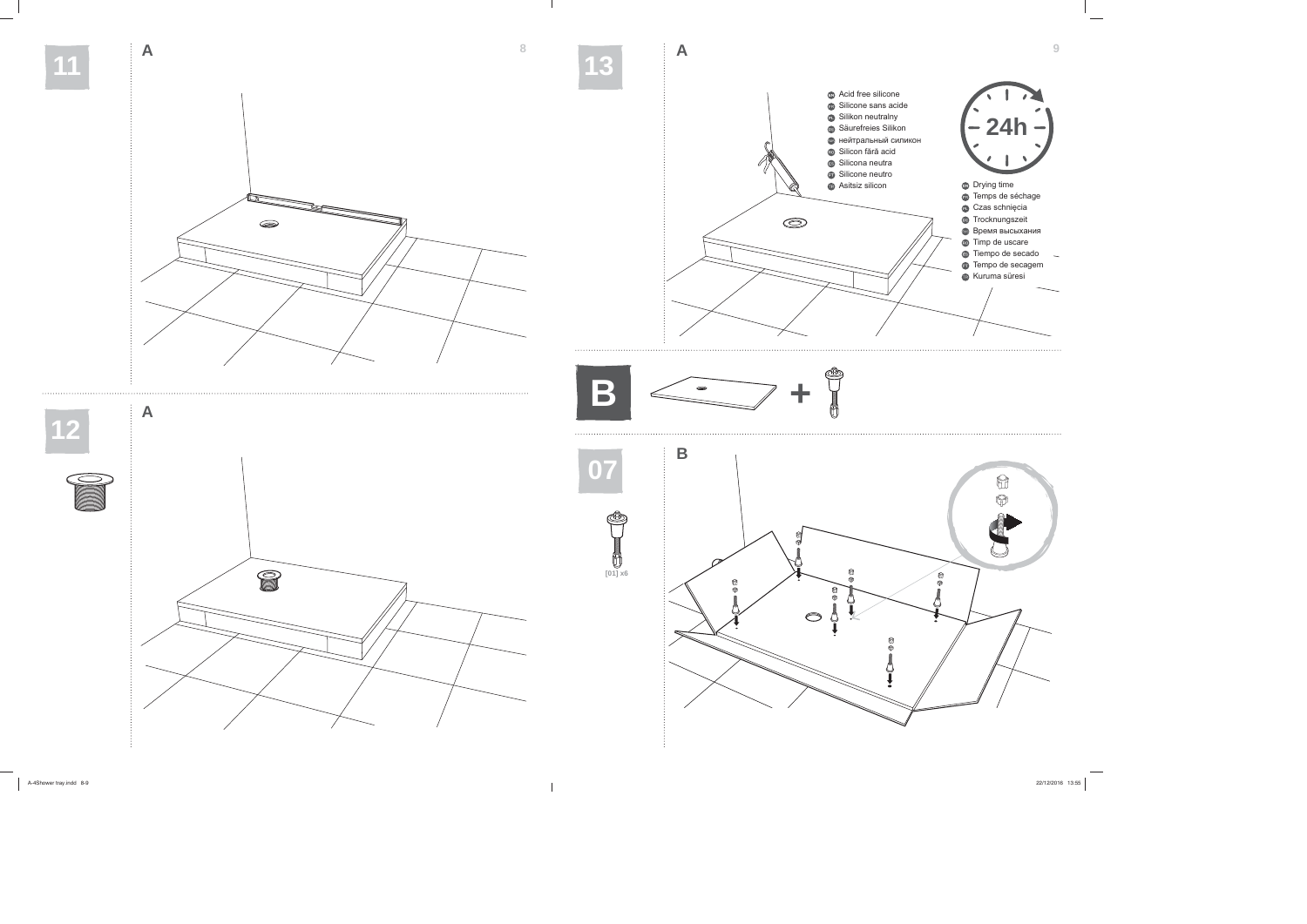

 $\mathbf{L}$ 

A-4Shower tray.indd 10-11 22/12/2016 13:55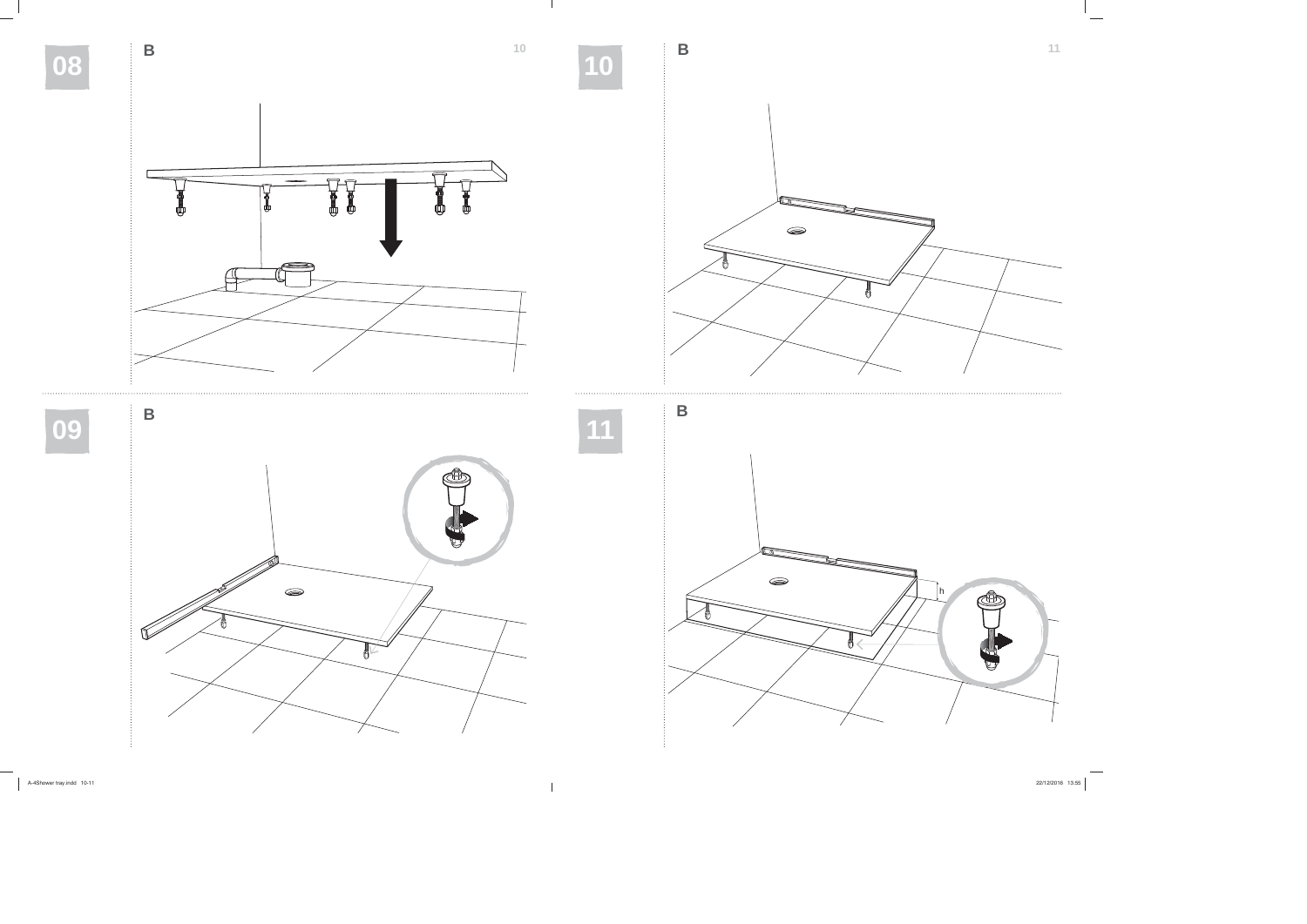

 $\mathbb{R}$ 

A-4Shower tray.indd 12-13 22/12/2016 13:55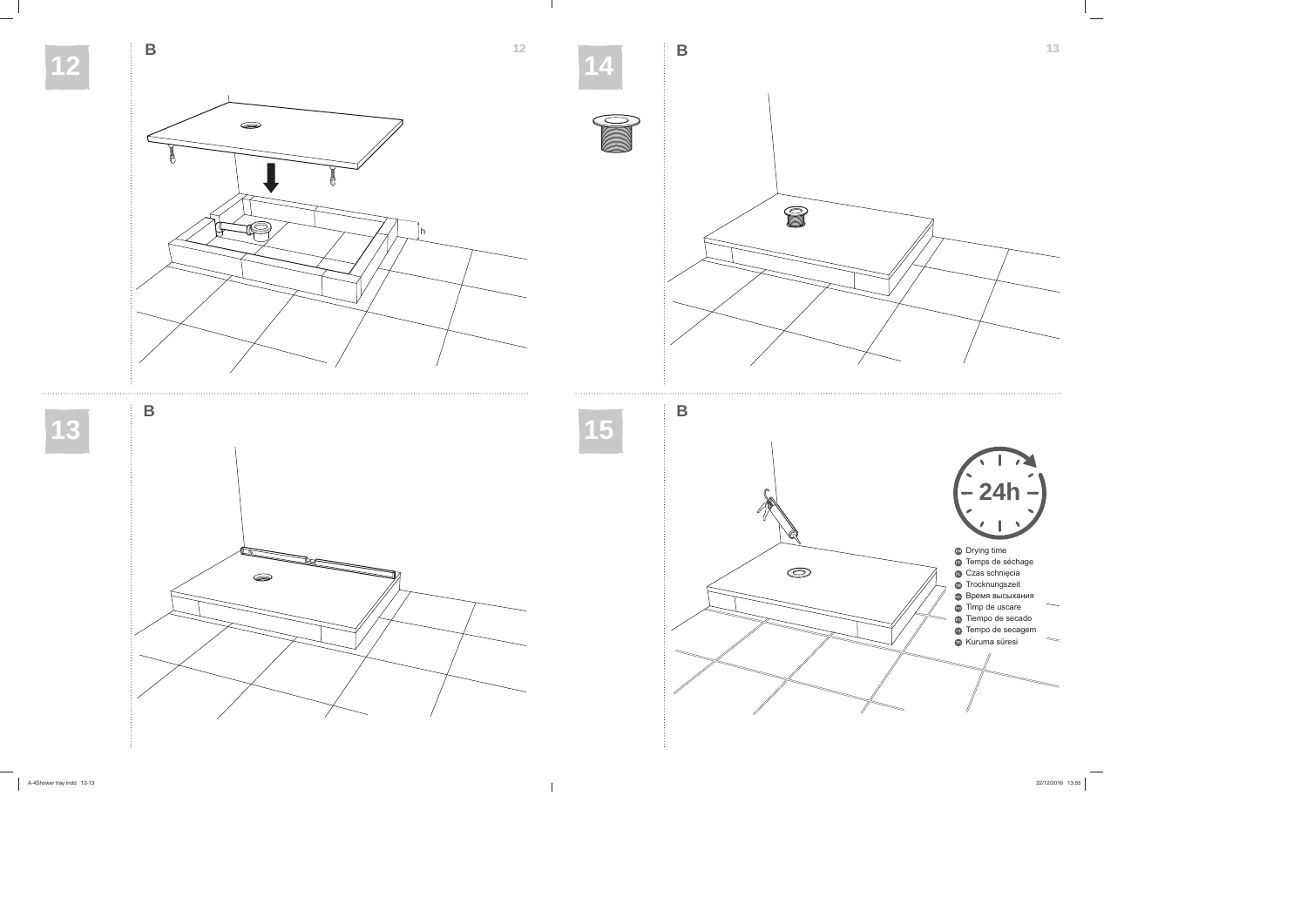

 $\blacksquare$ 

A-4Shower tray.indd 14-15 22/12/2016 13:55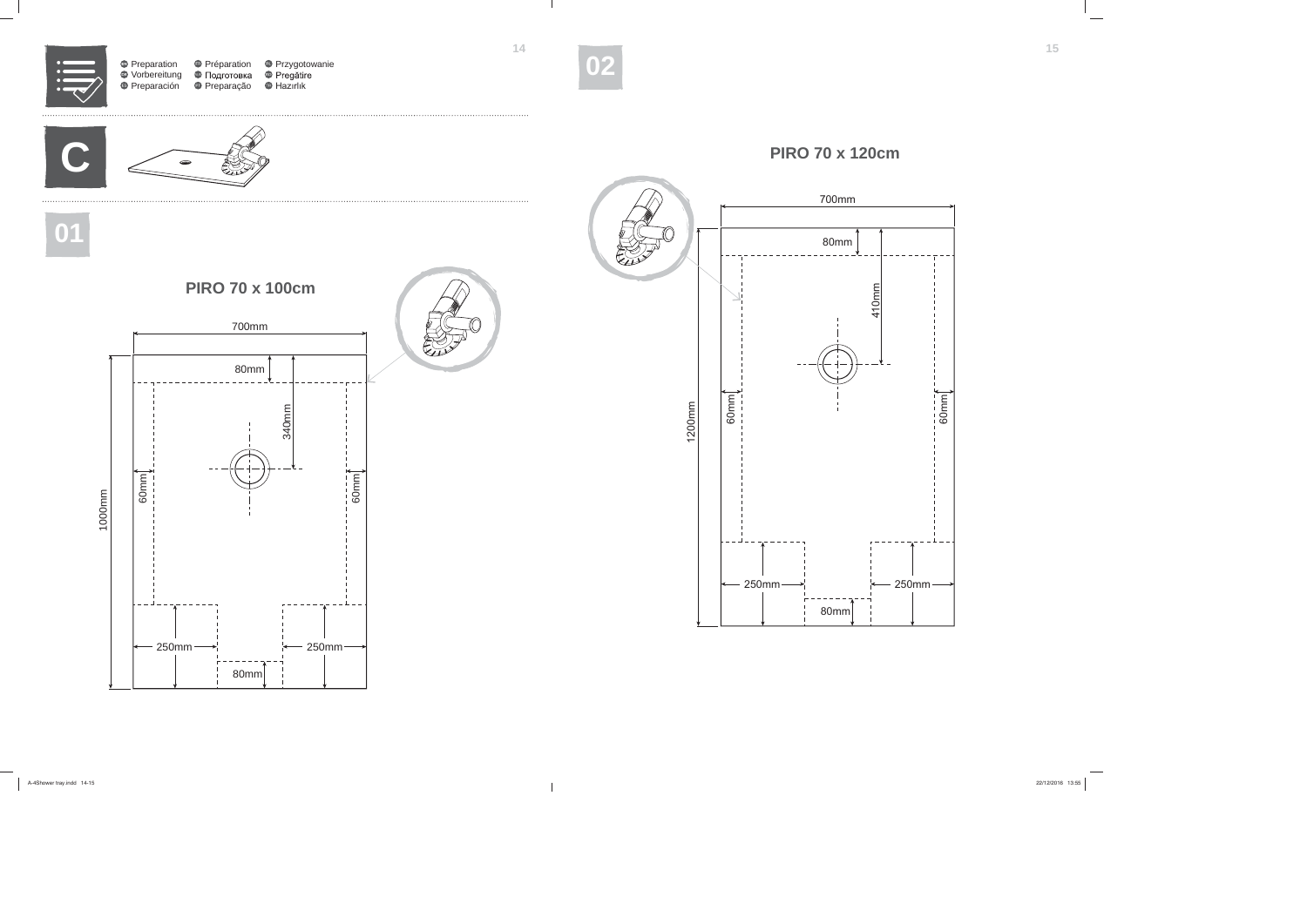$\mathbb{R}$ 





# **PIRO 70 x 160cm**

A-4Shower tray.indd 16-17 22/12/2016 13:55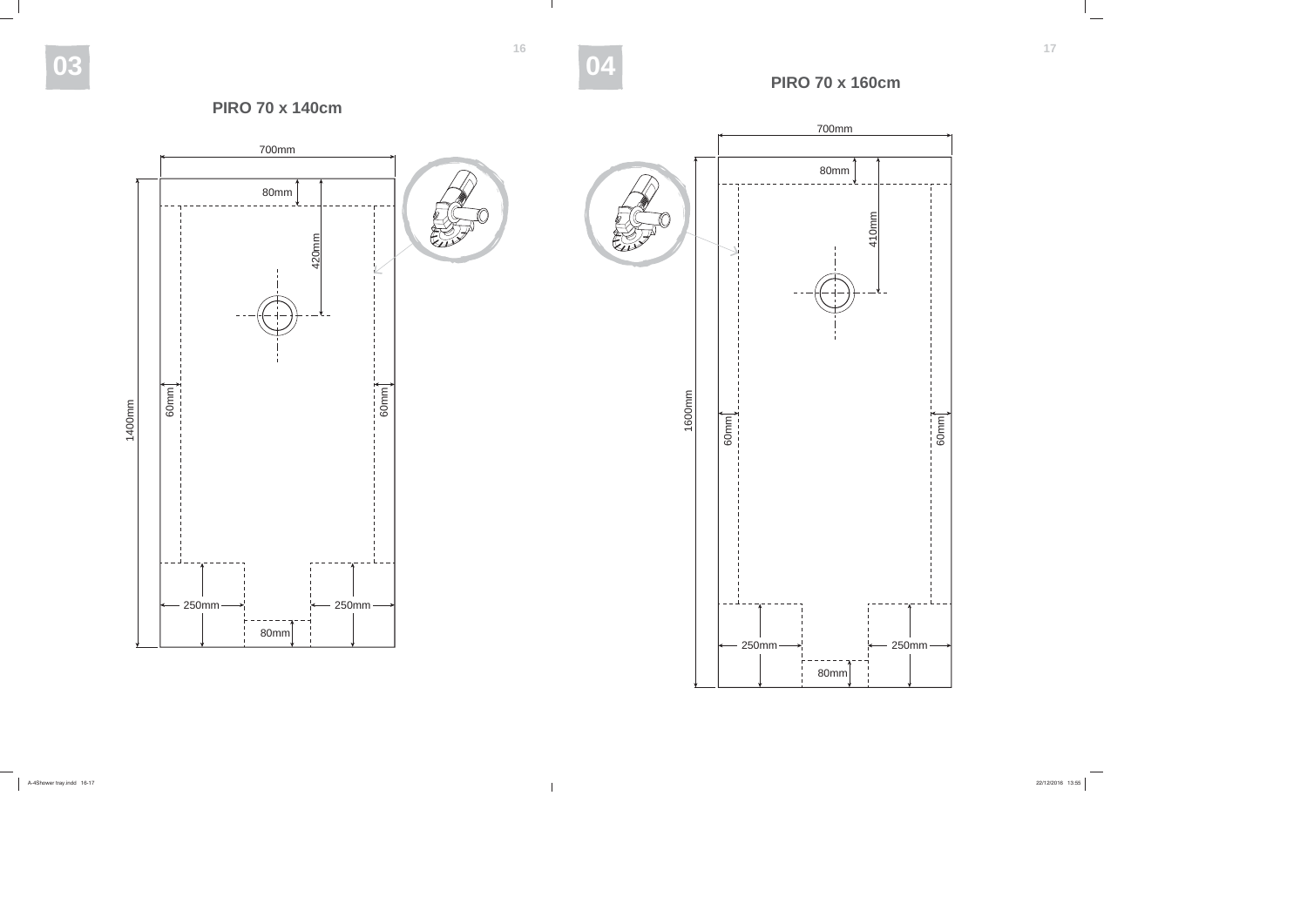**1819**

 $\mathbb{R}$ 

**05 06**





A-4Shower tray.indd 18-19 22/12/2016 13:55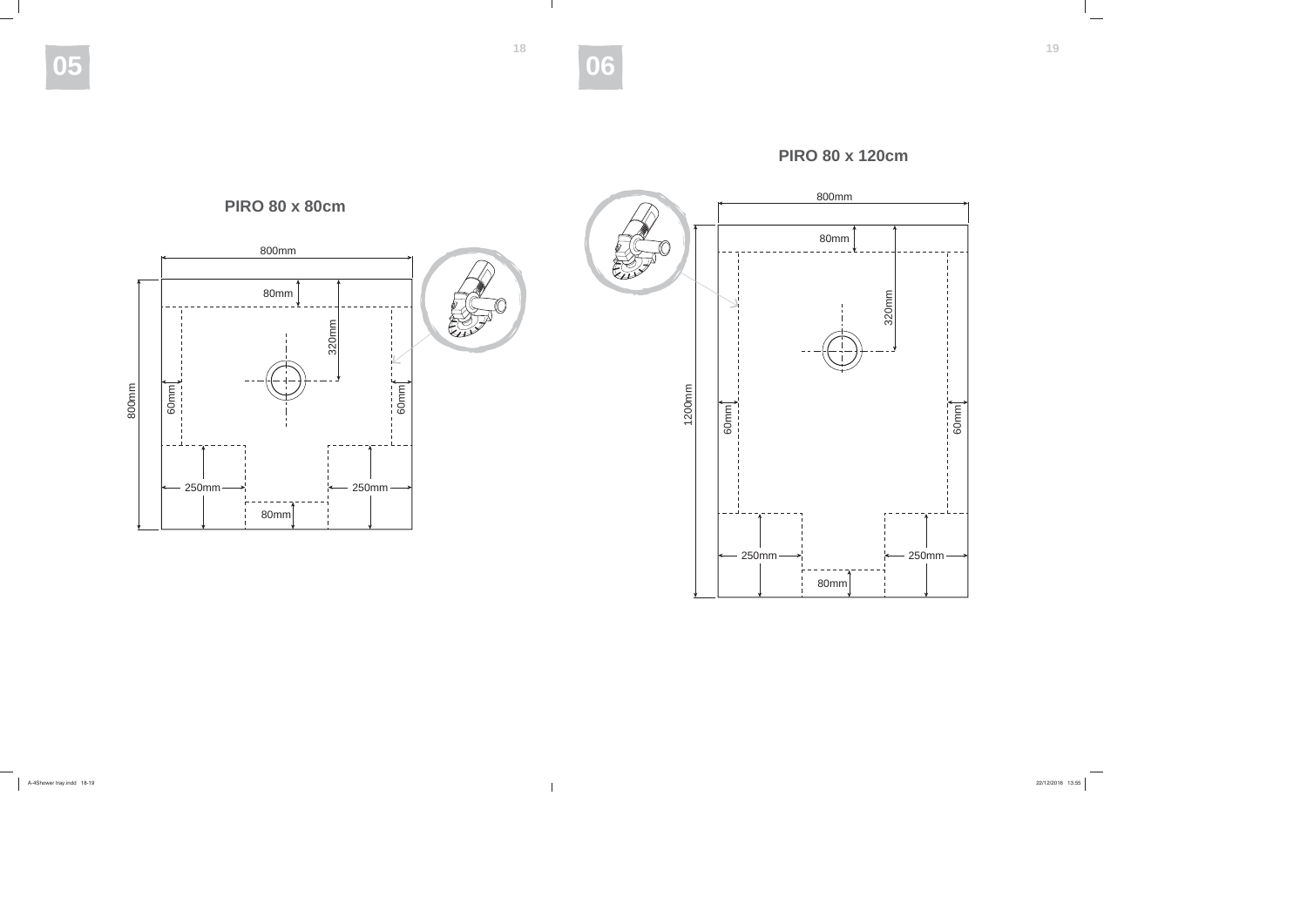**2021**

 $\mathbb{R}$ 

**07 08**



A-4Shower tray.indd 20-21 22/12/2016 13:55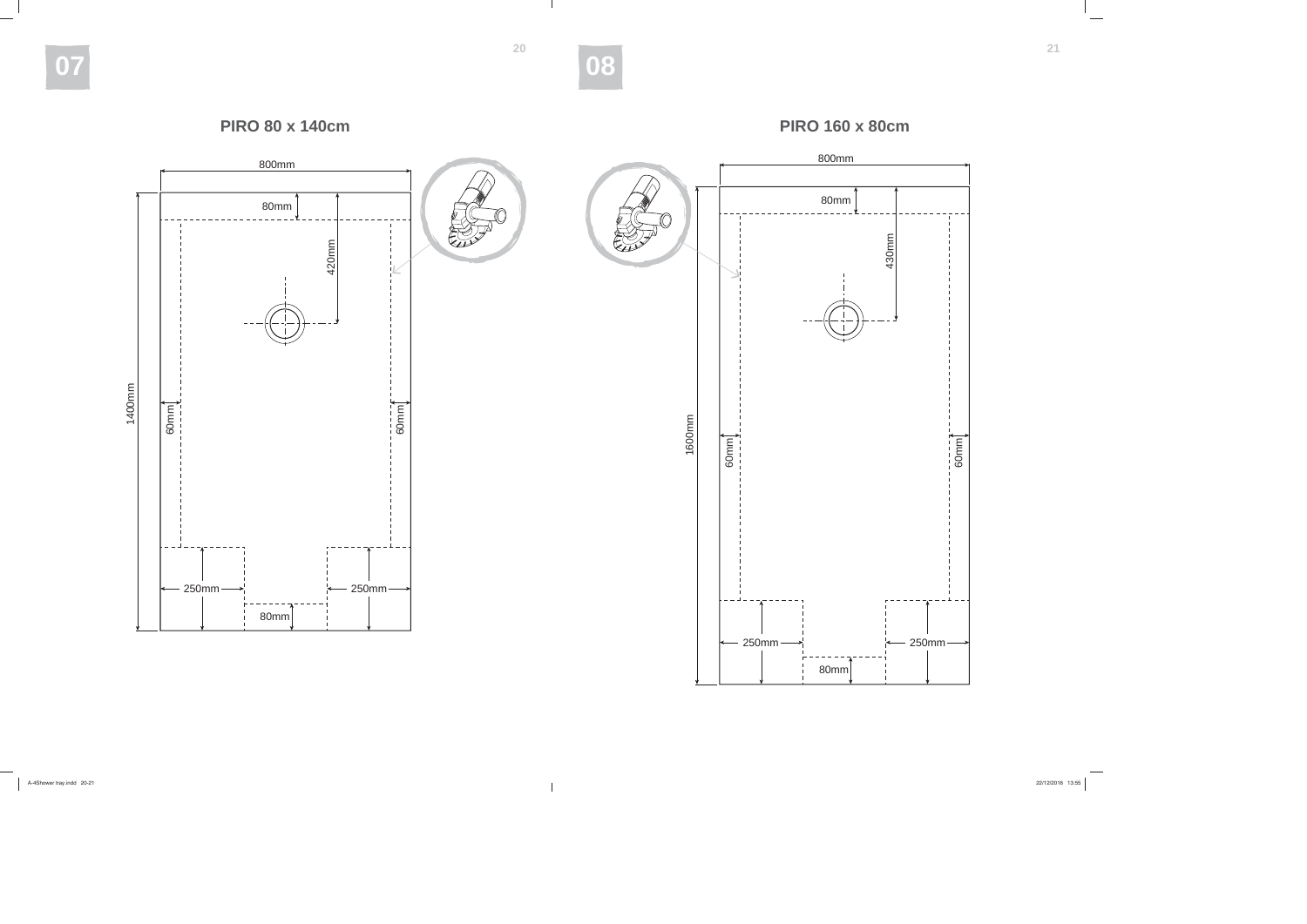**2223**

 $\mathbb{R}$ 

**09 10**



## **PIRO 80 x 120cm**

A-4Shower tray.indd 22-23 22/12/2016 13:55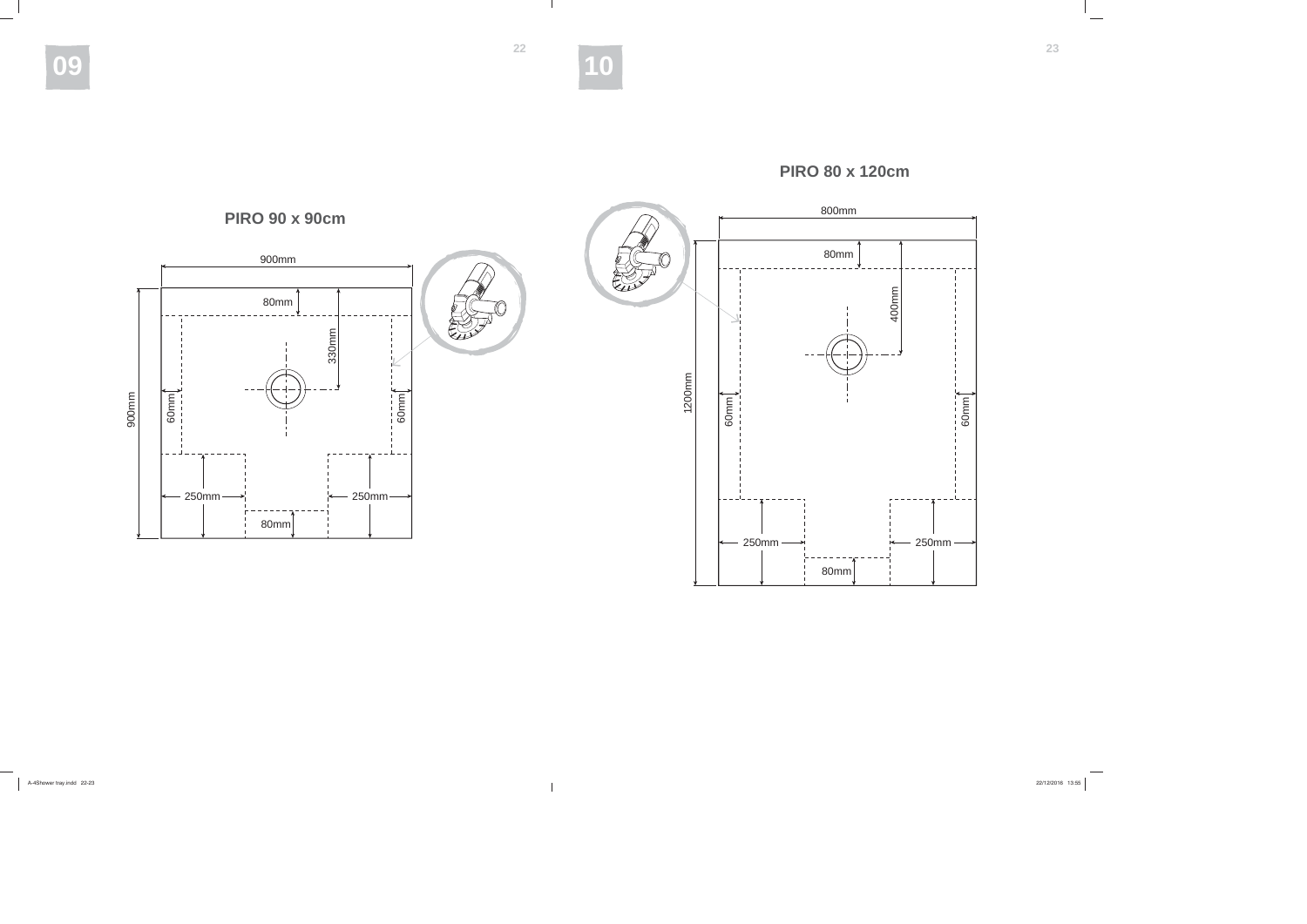Manufacturer, Fabricant, Producent, Hersteller, Producator, Fabricante: Kingfisher International Products Limited, 3 Sheldon Square, London, W2 6PX, **United Kingdom** 

## EN)

### **Distributor:**

B&Q plc, Chandlers Ford, Hants, SO53 3LE United Kingdom www.diy.com SFD Limited, Trade House, Mead Avenue, Yeovil, BA22 8RT, United Kingdom

# $FR)$

#### **Distributeur:**

Castorama France C.S. 50101 Templemars 59637 Wattignies CEDEX www.castorama.fr

BRICO DÉPÔT 30-32 rue de la Tourelle 91310 Longpont-sur-Orge France www.bricodepot.com



### **Dystrybutor:**

Gwarant: Castorama Polska Sp. z o.o. ul. Krakowiaków 78, 02-255 Warszawa www.castorama.pl



#### Verteilen:

Screwfix Direct Limited Mühlheimer Straße 153 63075 Offenbach/Main www.screwfix.de



#### Импортер:

Импортер: ООО "Касторама РУС" Дербеневская наб., дом 7, стр 8 Россия, Москва, 115114 www.castorama.ru

## Изготовитель для России:

ГОДАРТ ДИСТРИБЬЮШН Хиюи Керамикс Ко., Лтд, Промышленная зона Шилипу, Юду, провинция Хубэй, Китай



#### **Distribuitor:**

SC Bricostore România SA Calea Giulesti 1-3, Sector 6, Bucureti România www.bricodepot.ro



#### **Distribuidor:**

Euro Depot España, S.A.U. c/ La Selva, 10 - Edificio Inblau A 1a Planta 08820-El Prat de Llobregat www.bricodepot.es

# **Distribuidor:**

Brico Depot Portugal SA Rua Castilho, 5 - 1 esquerdo, sala 13 1250-066 Lisboa www.bricodepot.pt



# KOÇTAŞ YAPI MARKETLERİ TİC. A.Ş.

Taşdelen Mah. Sırrı Çelik Bulvarı No:5 34788 Taşdelen/Çekmeköy/İSTANBUL Tel: +90 216 4300300 Faks: +90 216 4844313 www.koctas.com.tr

Yetkili servis istasyonları ve yedek parça temini için aşağıda yer alan Koçtaş Müşteri Hattı ve Koçtaş Genel Müdürlük irtibat bilgilerinden faydalanınız.

6502 sayılı Kanunun 66. ve devamı maddeleri uyarınca Tüketiciler şikayet ve itirazları konusundaki başvurularını Tüketici Mahkemelerine ve Tüketici

**Hakem Heyetlerine** 

KOÇTAŞ MÜŞTERİ HİZMETLERİ 0850 209 50 50

A-4Shower trav.indd 24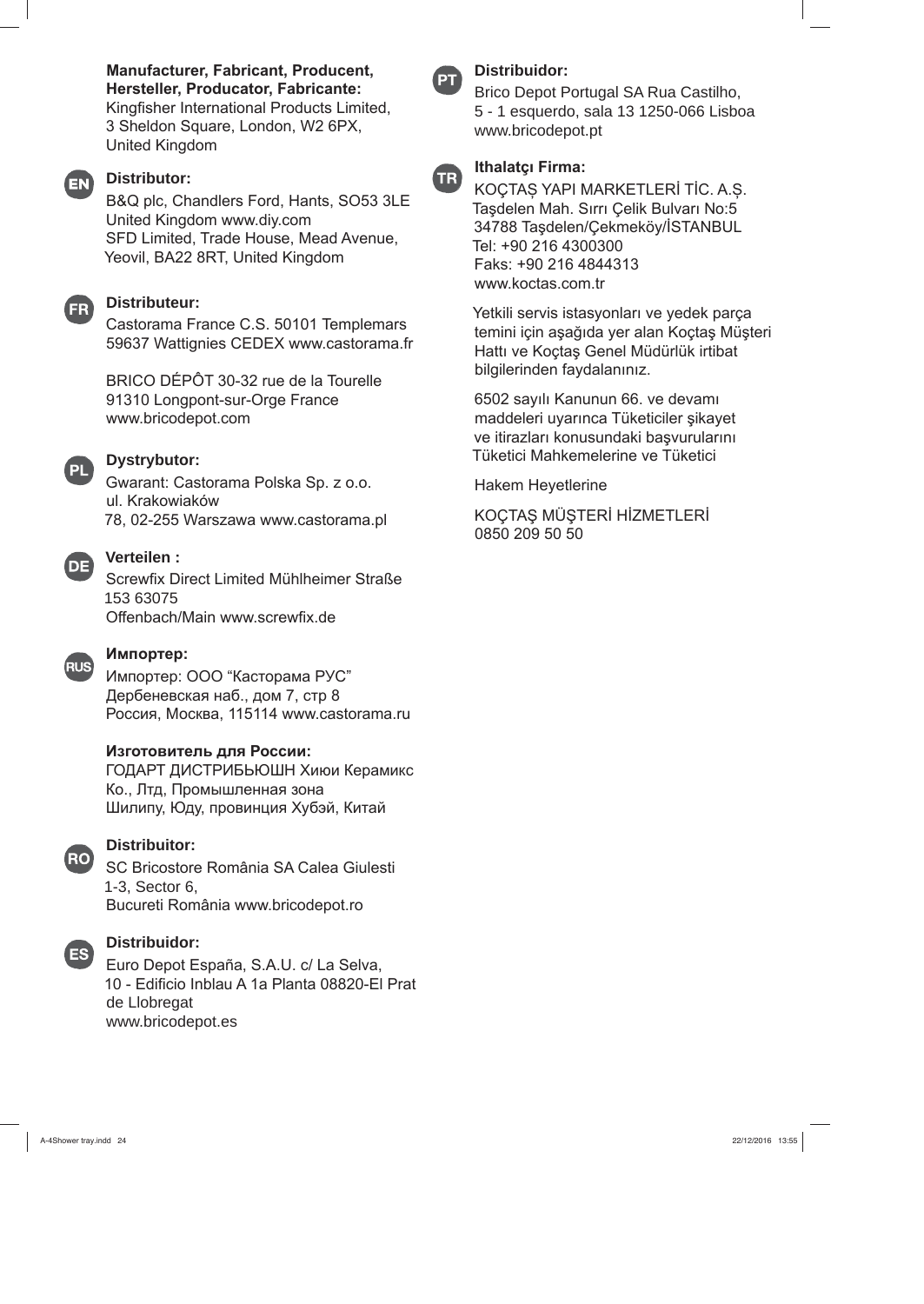







Front cover (page 1)

| 3663602943846 | 3663602943891 |
|---------------|---------------|
| 3663602943853 | 3663602943907 |
| 3663602943860 | 3663602943914 |
| 3663602943877 | 3663602943921 |
| 3663602943884 | 3663602943938 |

**Piro**

V11216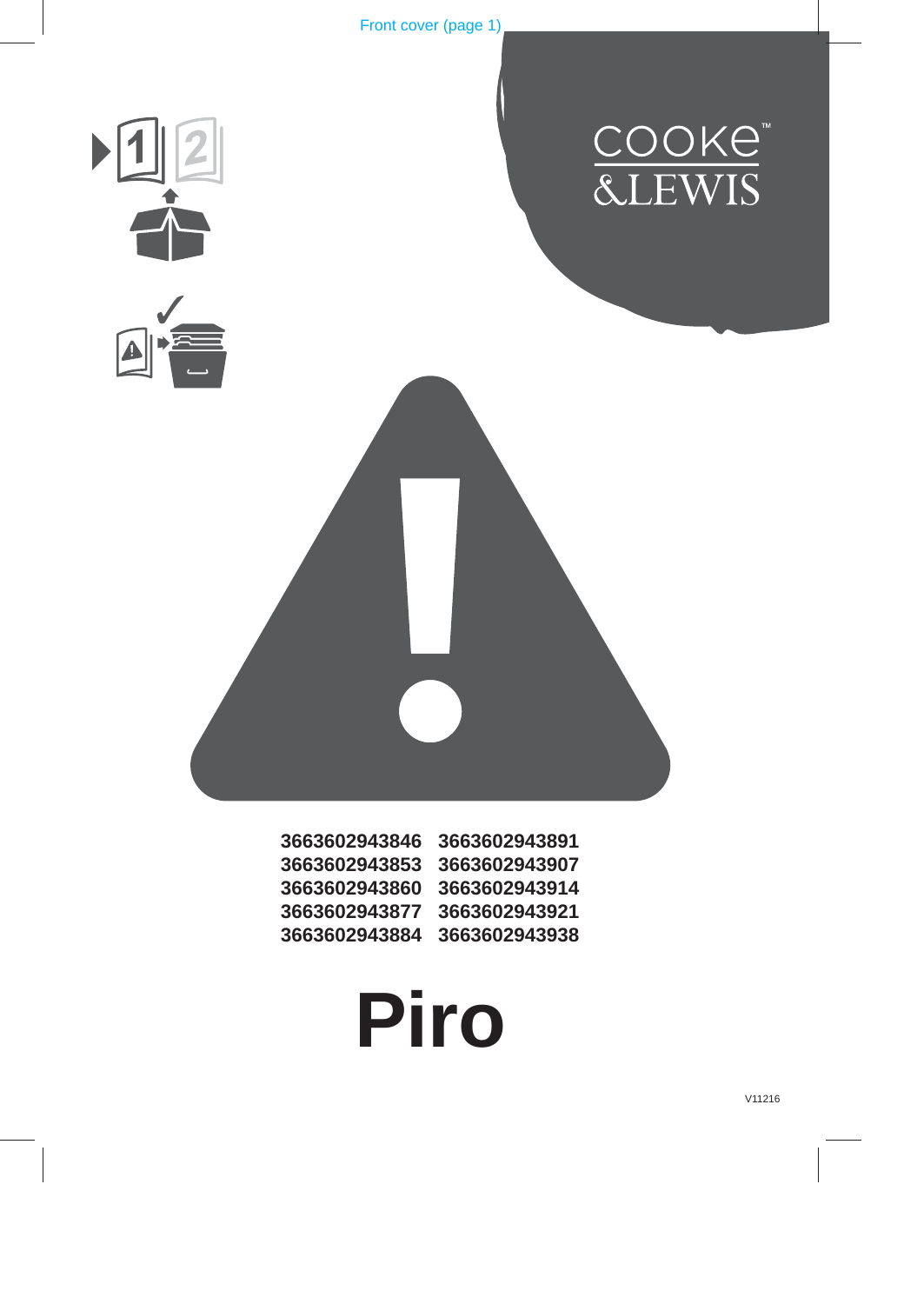#### **Pour bien commencer...**

- $\overline{\mathscr{I}}$  Vérifiez le contenu du paquet et assurez-vous que tous les composants répertoriés sont présents. Contrôlez l'ensemble des pièces livrées afin de détecter d'éventuels dommages dus au transport. Si le receveur est protégé par un film plastique transparent, retirez ce dernier. Manipulez le receveur avec soin pour éviter tout risque de rayure ou de dommage.
- $\overline{\mathcal{J}}$  Lorsque vous êtes prêt pour commencer, veillez à disposer des bons outils à portée de main, de suffisamment d'espace et d'un endroit sec pour le montage.Des espaces latéraux, environ 30 cm sur les cotés de la cabine, doivent être libérés afin de permettre une désinstallation aisée pour une maintenance ultérieure ( entretien, interventions, branchements...).
- $\overline{\mathscr{A}}$  Assurez-vous que la surface de montage est en bon état, propre et sèche avant de procéder à l'installation du receveur de douche.
- $\overline{\mathcal{A}}$  Assurez-vous que le receveur de douche est installé sur un sol nivelé et des murs verticaux.
- $\overline{\mathcal{J}}$  Remarque importante : Bien que ces instructions soient complètes, il est toujours recommandé que l'installation soit réalisée par un installateur professionnel.
- Lors de travaux effectués à proximité d'un bac ou d'une baignoire, assurez-vous que les ouvertures soient couvertes afin qu'aucun petit morceau n'y tombe.
- $\overline{\mathcal{J}}$  Lors de la manipulation de votre receveur, faites attention de ne pas endommager les bords inférieurs. Lors de l'installation du produit, faites particulièrement attention à la protection des parties visibles et évitez tout choc ou rayure.

Vérifiez que la partie supérieure de votre receveur est compatible avec votre douche en prenant en compte l'epaisseur d'un éventuel carrelage mural.

#### **Sécurité**

- Utilisation domestique uniquement.
- **ATTENTION :** NE serrez PAS les fixations excessivement. Cela pourrait endommager le produit .
- **ATTENTION :** Assurez-vous toujours que le produit est correctement installé avant de l'utiliser.

**AVERTISSEMENT :** Le non-respect de ces instructions peut entraîner des blessures corporelles, des dommages au produit et des dommages à la propriété.

#### **Durée et conditions de garantie**

Chez Cooke & Lewis, nous apportons une attention toute particulière dans le choix de matériaux de haute qualité et utilisons des techniques de fabrication qui nous permettent de créer des gammes de produits design et durable. C'est pourquoi nous vous proposons une garantie de 5 ans contre les défauts de fabrication sur nos receveurs de douche.

Ce receveur de douche est garanti 5 ans à compter de la date d'achat, dans le cadre d'un usage ménager normal, non professionnel. La garantie ne peut s'appliquer que sur présentation du ticket de caisse ou de la facture d'achat. Conservez votre preuve d'achat dans un endroit sûr.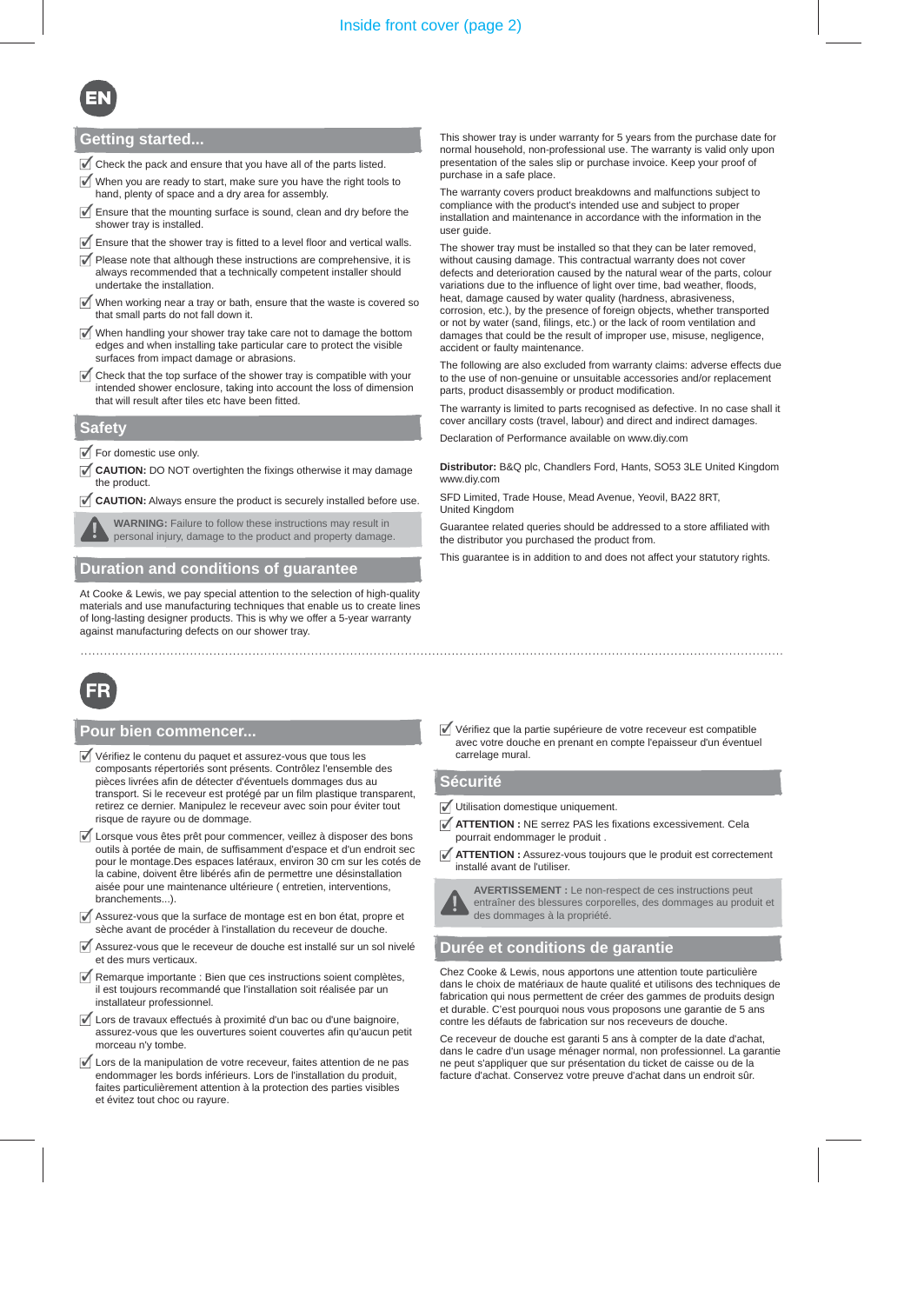La garantie couvre les pannes et dysfonctionnements du produit sous réserve d'une utilisation conforme à la destination du produit et sous réserve d'une installation et d'un entretien conformes aux règles de l'art et aux informations du manuel d'utilisation.

Les receveurs de douche devront avoir été installés de telle sorte qu'ils puissent être retirés ultérieurement, sans détérioration. Cette garantie contractuelle ne couvre pas les défauts et détériorations provoqués par l'usure naturelle des pièces, les variations de teinte dues à l'influence de la lumière dans le temps, les intempéries, les inondations, les dégagements de chaleur, les dommages causés par la qualité de l'eau (calcaire, agressivité, corrosion, …), par la présence de corps étrangers véhiculés ou non par l'eau (sable, limailles, …) ou le manque d'aération de la pièce et les dommages qui pourraient être la conséquence d'un usage inapproprié, d'une utilisation abusive, d'une négligence, d'un accident ou d'un entretien défectueux.

Sont également exclues de la garantie les conséquences néfastes dues à l'emploi d'accessoires et/ou de pièces de rechange non d'origine, ou non adaptées, au démontage ou à la modification du produit.

La garantie est limitée aux pièces reconnues défectueuses. Elle ne couvre, en aucun cas, les frais annexes (déplacement, main d'œuvre) et les dommages directs et indirects.

Déclaration de performance disponible sur www.castorama.fr et www.bricodepot.fr

**Distributeur:** Castorama France C.S. 50101 Templemars 59637 Wattignies CEDEX www.castorama.fr

BRICO DÉPÔT 30-32 rue de la Tourelle 91310 Longpont-sur-Orge France www.bricodepot.com

Indépendamment de cette garantie commerciale, le vendeur reste tenu de la garantie légale de conformité mentionnée aux articles L. 217-4 à L. 217-12 et de celle relative aux défauts de la chose vendue, dans les conditions prévues aux articles 1641 à 1648 et 2232 du code civil

Article L217-4 du code de la consommation :

Le vendeur livre un bien conforme au contrat et répond des défauts de conformité existant lors de la délivrance.

Il répond également des défauts de conformité résultant de l'emballage, des instructions de montage ou de l'installation lorsque celle-ci a été mise à sa charge par le contrat ou a été réalisée sous sa responsabilité.

Article L217-5 du code de la consommation :

Le bien est conforme au contrat :

1° S'il est propre à l'usage habituellement attendu d'un bien semblable et, le cas échéant :

- s'il correspond à la description donnée par le vendeur et possède les qualités que celui-ci a présentées à l'acheteur sous forme d'échantillon ou de modèle ;

- s'il présente les qualités qu'un acheteur peut légitimement attendre eu égard aux déclarations publiques faites par le vendeur, par le producteur ou par son représentant, notamment dans la publicité ou l'étiquetage ;

2° Ou s'il présente les caractéristiques définies d'un commun accord par les parties ou est propre à tout usage spécial recherché par l'acheteur, porté à la connaissance du vendeur et que ce dernier a accepté.

Article L217-12 du code de la consommation :

L'action résultant du défaut de conformité se prescrit par deux ans à compter de la délivrance du bien.

Article L217-16 du code de la consommation :

Cette période court à compter de la demande d'intervention de l'acheteur ou de la mise à disposition pour réparation du bien en cause, si cette mise à disposition est postérieure à la demande d'intervention.

Article 1641 du code civil :

Le vendeur est tenu de la garantie à raison des défauts cachés de la chose vendue qui la rendent impropre à l'usage auquel on la destine, ou qui diminuent tellement cet usage que l'acheteur ne l'aurait pas acquise, ou n'en aurait donné qu'un moindre prix, s'il les avait connus.

Article 1648 alinéa 1er du code civil :

L'action résultant des vices rédhibitoires doit être intentée par l'acquéreur dans un délai de deux ans à compter de la découverte du vice.

Ceci n'affecte pas vos droits légaux.

Lorsque l'acheteur demande au vendeur, pendant le cours de la garantie commerciale qui lui a été consentie lors de l'acquisition ou de la réparation d'un bien meuble, une remise en état couverte par la garantie, toute période d'immobilisation d'au moins sept jours vient s'ajouter à la durée de la garantie qui restait à courir.

Pour toutes requêtes relatives à la garantie, veuillez-vous adresser à un magasin affilié au distributeur auprès duquel vous avez acheté ce produit.